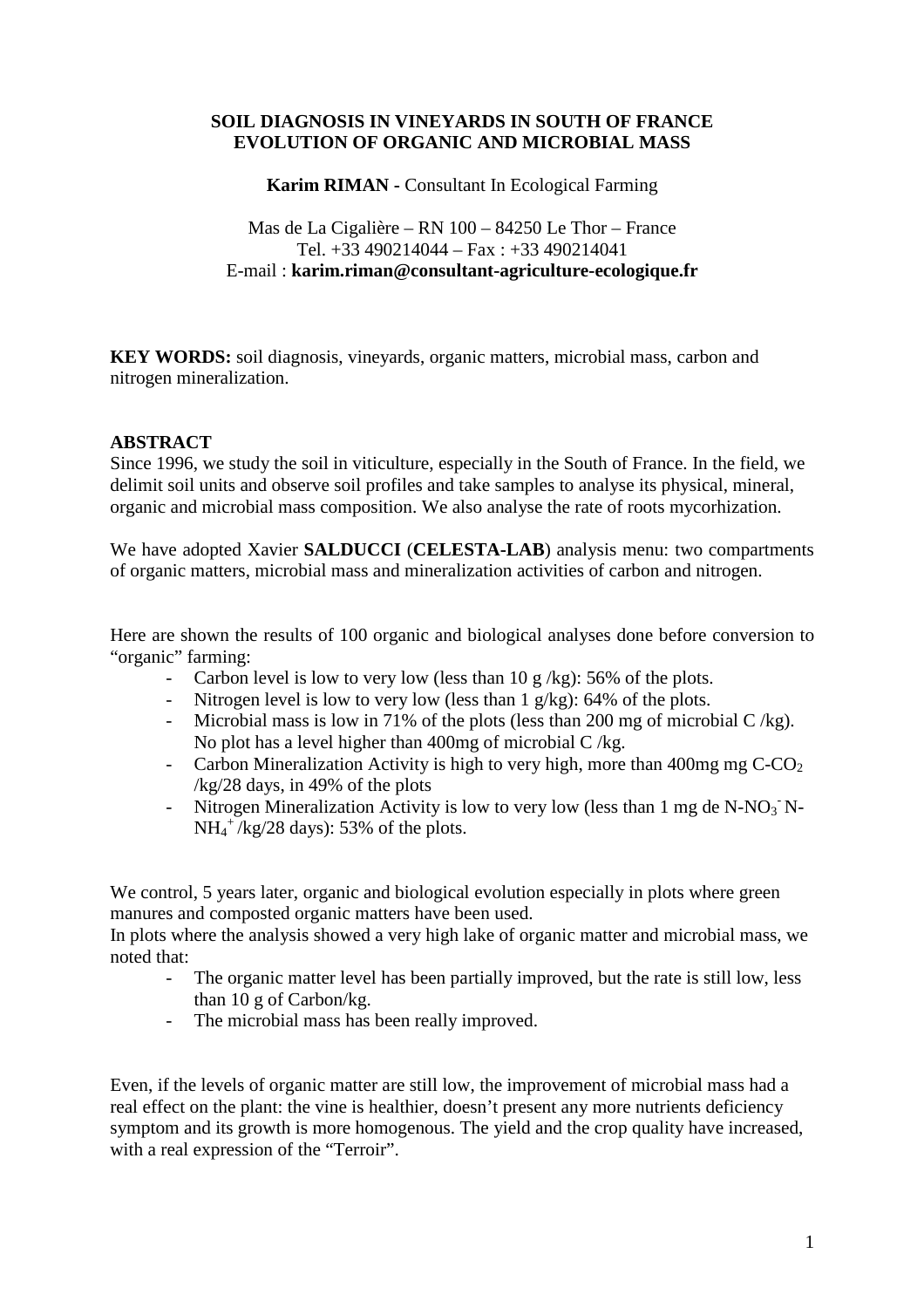## **SOIL DIAGNOSIS IN VINEYARDS IN SOUTH OF FRANCE EVOLUTION OF ORGANIC AND MICROBIAL MASS**

**Karim RIMAN -** Consultant In Ecological Farming

Mas de La Cigalière – RN 100 – 84250 Le Thor – France Tel.  $+33490214044 - \text{Fax} : +33490214041$ E-mail: **karim.riman@consultant-agriculture-ecologique.fr**

## **INTRODUCTION**

Since 1996, we study soils in agriculture and especially in vineyards in south of France.

Some farmers are yet certified in organic farming and others wants to change some of their technical methods in aim to improve wine quality and the expression of "Terroir".

In our approach we define the different type of soil of the farm and then we observe soil profile [1] holes and take soil samples in each layer.

We choose to analyse organic and microbial Mass [2] of the soil added to classical parameters (texture after destruction of limestone part, pH water and KCl, EEC Cobaltihexamine, etc.)

Our paper, present the results of 100 analyses realised in south no France. All the soils are rich with limestone (pH water  $>$  7).

## **MATERIAL AND METHOD**

All the organic and microbial mass analyses have been done with Celesta-Lab Laboratory (Mauguio- South of France), managed by X. SALDUCCI microbiologist. [3]

Soil has been taken in the topic part of the profile (0-30 cm). The analysis has been done on spring period.

- Measurement of total carbon (NF ISO 14235), g/kg
- Measurement of total nitrogen (NF ISO 13878), g/kg
- Microbial biomass : this is the quantity of microscopic organisms in soil, mainly fungi and bacteria (FD ISO 14240-2), mg/kg:
- Carbon Mineralization Activity expressed in mg C-CO2/kg/28 days.
- Nitrogen Mineralization Activity: expressed in mg N-mineral (NO3- et NH4+)/kg/28 days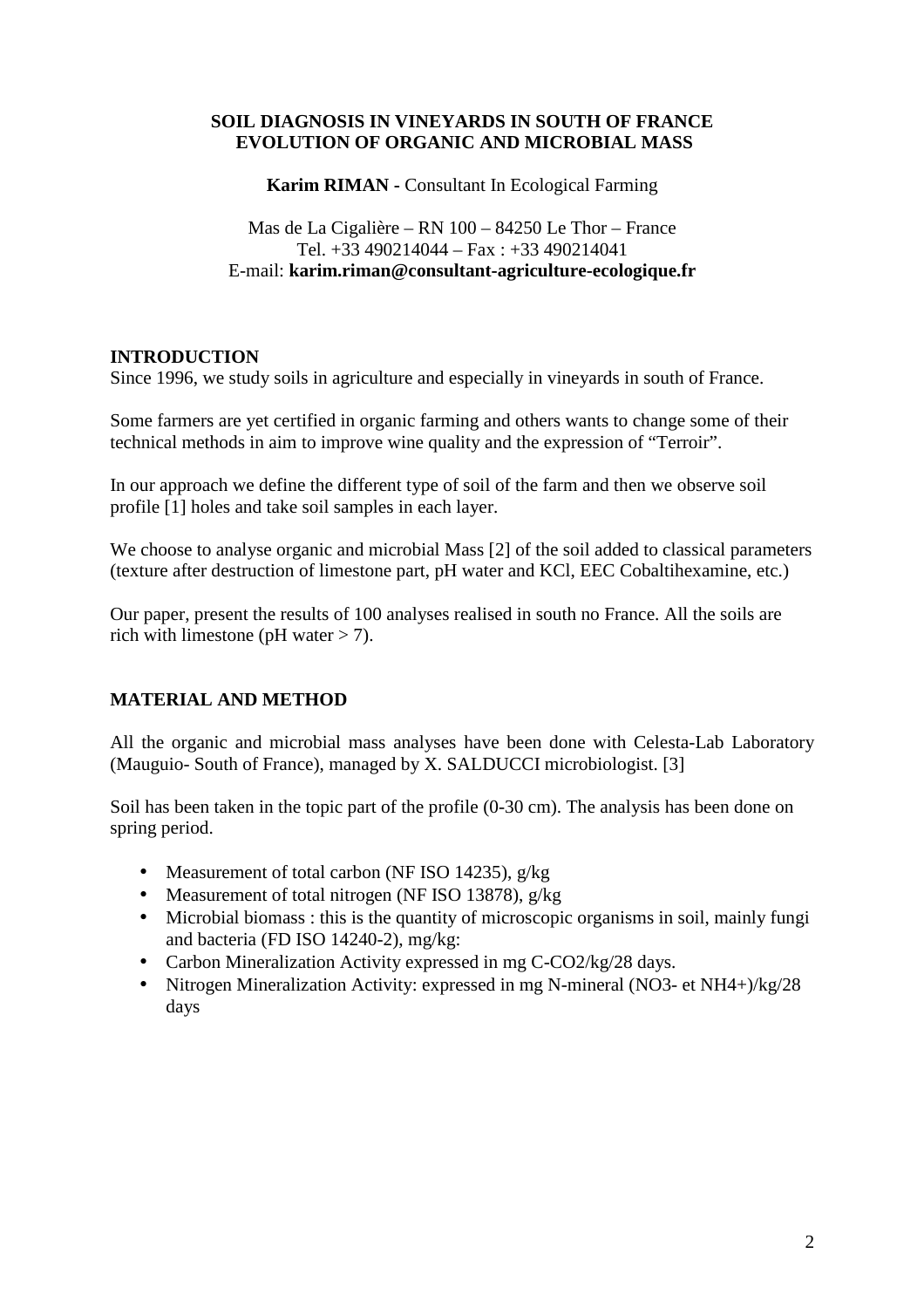# **RESULTS AND DISCUSSION**

Here are shown the results of 100 organic and biological analyses done before conversion to "organic" farming:

- Carbon level is low to very low (less than 10 g/kg): 56% of the plots.
- Nitrogen level is low to very low (less than 1 g/kg): 64% of the plots.
- Microbial mass is low in 71% of the plots (less than 200 mg of microbial  $C/kg$ ). No plot has a level higher than  $400mg$  of microbial C/kg.
- Carbon Mineralization Activity is high to very high, more than 400mg mg  $C-CO<sub>2</sub>$ /kg/28 days, in 49% of the plots
- Nitrogen Mineralization Activity is low to very low (less than 1 mg de N-NO<sub>3</sub> N- $NH_4^+$ /kg/28 days): 53% of the plots.

We control, 5 years later, organic and biological evolution especially in plots where green manures and composted organic matters have been used.

We have five plots which have been analysed in 2001 and controlled on 2006. Than we have eight others plots analysed in 2003 and controlled on 2008. Table 1 and table 2

|                         | <b>Organic Matter</b> | <b>Organic Matter</b> | <b>Microbial Mass</b> | <b>Microbial Mass</b> |
|-------------------------|-----------------------|-----------------------|-----------------------|-----------------------|
|                         | 2001                  | 2006                  | 2001                  | 2006                  |
|                         | <b>Total Carbon</b>   | <b>Total Carbon</b>   | <b>Microbial Mass</b> | <b>Microbial Mass</b> |
| <b>PLOT</b>             | $g/kg$ of soil        | $g/kg$ of soil        | mg C/kg of soil       |                       |
|                         |                       |                       |                       |                       |
|                         | $M.O.$ %              | M.O. %                | $BM/C^*$ total %      | <b>BM/C</b> total %   |
| $\mathbf{1}$            | $1.74$ g/kg           | $2.8$ g/kg            | BM very low           | BM very low           |
|                         |                       |                       | $9 \text{ mg C/kg}$   | 51 mg $C/kg$          |
|                         | 0.3%                  | $0.5\%$               |                       |                       |
|                         |                       | Very low level        | $BM/C$ very low 0.5   | $BM/C$ good level 1.8 |
|                         |                       | No evolution          | $\%$                  | $\%$                  |
| $\overline{2}$          | $5.14$ g/kg           | $7.9$ g/kg            | BM very low           | BM good level for     |
|                         |                       |                       | 61 mg $C/kg$          | vine                  |
|                         | 0.9%                  | $1.4\%$               |                       | 173 mg $C/kg$         |
|                         |                       | Medium Level          | $BM/C$ good $1.2\%$   |                       |
|                         |                       | Good evolution        |                       | $BM/C$ high 2.2 %     |
| 3                       | 5.3 $g/kg$            | 6.95 $g/kg$           | <b>BM</b> low         | <b>BM</b> low         |
|                         |                       |                       | $100 \text{ mg C/kg}$ | $120 \text{ mg C/kg}$ |
|                         | $0.9\%$               | $1.2\%$               |                       |                       |
|                         |                       | Medium Level          | $BM/C$ good 1.8%      | BM/C correct 1.8%     |
|                         |                       | Good evolution        |                       |                       |
| $\overline{\mathbf{4}}$ | $7.55$ g/kg           | $8.4$ g/kg            | <b>BM</b> low         | <b>BM</b> low         |
|                         |                       |                       | 104 mg C/kg           | $154 \text{ C/kg}$    |
|                         | 1.3 %                 | $1.5\%$               |                       |                       |
|                         |                       | Medium Level          | <b>BM/C</b> 1.4 %     | BM/C correct 1.8%     |
|                         |                       | No evolution          |                       |                       |

**Table 1:** Organic matter and Microbial mass evolution from 2001 to 2006

*BM/C is the microbial soil yield, the quantity of microbial mass produced by 100 Carbon.*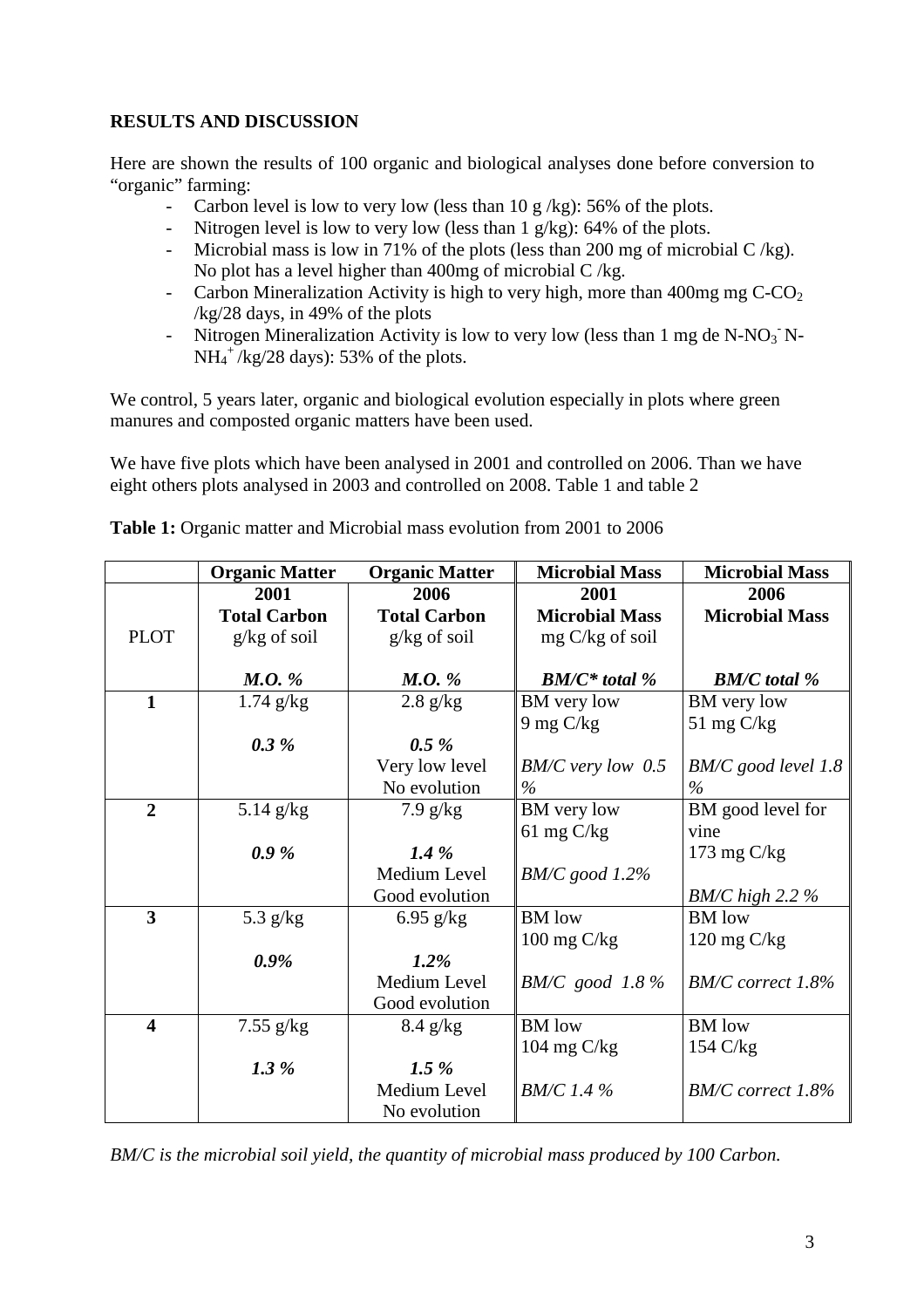|                | Organic             | <b>Matter</b>       | <b>Microbial</b>       | <b>Mass</b>                       |
|----------------|---------------------|---------------------|------------------------|-----------------------------------|
| Plot           | 2003                | 2008                | 2003                   | 2008                              |
|                | <b>Total Carbon</b> | <b>Total Carbon</b> | <b>Microbial Mass</b>  | <b>Microbial Mass</b>             |
|                | $g/kg$ of soil      | $g/kg$ of soil      | $mg \, C/kg$ of soil   | $g/kg$ of soil                    |
|                |                     |                     |                        |                                   |
| 5              | $9.4$ g/kg          | $11.2$ g/kg         | $187$ mg/kg            | $357 \text{ mg/kg}$               |
|                |                     | Medium Level        |                        | Good Level                        |
|                |                     | Good evolution      |                        | High evolution                    |
| 6              | $9.1$ g/kg          | 9 g/kg              | $142 \text{ mg/kg}$    | $177 \text{ mg/kg}$               |
|                |                     |                     |                        | Low Level                         |
|                |                     | Low Level           |                        | Slow evolution                    |
|                |                     | No evolution        |                        |                                   |
| $\overline{7}$ | $7.7$ g/kg          | $8.8$ g/kg          | $104$ mg/kg            | $210 \frac{\text{mg}}{\text{kg}}$ |
|                |                     | Low Level           |                        | Medium Level                      |
|                |                     | No evolution        |                        | Good evolution                    |
| 8              | $7.2$ g/kg          | $6.7$ g/kg          | $128$ mg/kg            | $162$ mg/kg                       |
|                |                     | Low Level           |                        | Low Level                         |
|                |                     | No evolution        |                        | Good evolution                    |
| 9              | 5.9 $g/kg$          | $7.4$ g/kg          | $119$ mg/kg            | $182 \text{ mg/kg}$               |
|                |                     | Low Level           |                        | Low Level                         |
|                |                     | slow evolution      |                        | good evolution                    |
| 10             | $9.1$ g/kg          | $8.6$ g/kg          | $222 \text{ mg/kg}$    | $167 \text{ mg/kg}$               |
|                |                     | Low Level           |                        | Low Level                         |
|                |                     | No evolution        |                        | No evolution                      |
| 11             | $6.8$ g/kg          | $8.2$ g/kg          | $155 \ \mathrm{mg/kg}$ | $169$ mg/kg                       |
|                |                     | Low Level           |                        | Low Level                         |
|                |                     | No evolution        |                        |                                   |
|                |                     |                     |                        | No evolution                      |
| 12             | $9.5$ g/kg          | $7.7$ g/kg          | $169$ mg/kg            | $232 \text{ mg/kg}$               |
|                |                     | Low Level           |                        | Medium Level                      |
|                |                     | No evolution        |                        | Good evolution                    |

**Table 2:** Organic matter and Microbial mass evolution from 2003 to 2008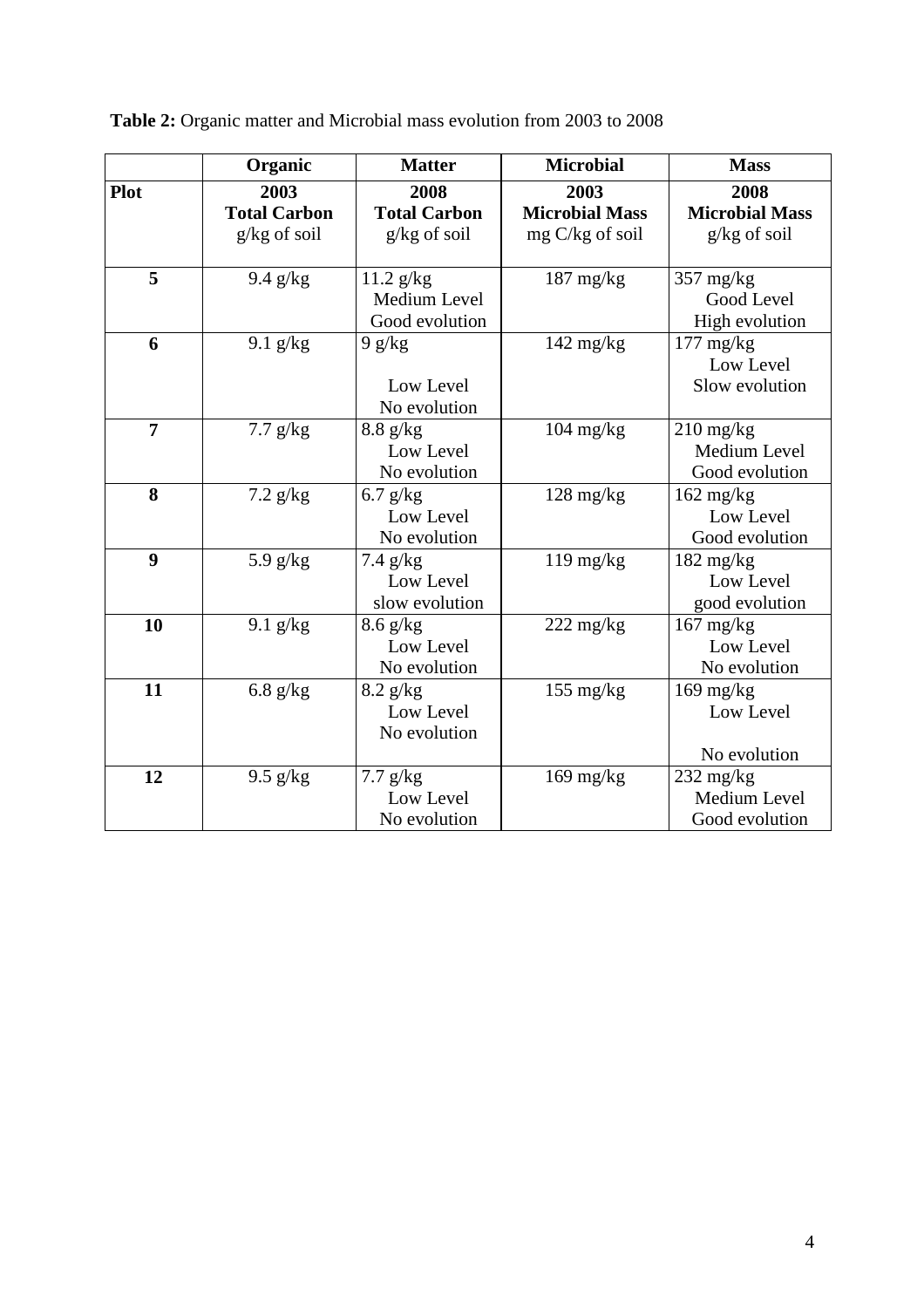|                  | <b>Nitrogen</b>       | <b>Nitrogen</b>              |  |
|------------------|-----------------------|------------------------------|--|
| <b>Plot</b>      | 2003                  | 2008                         |  |
|                  | <b>Total Nitrogen</b> | <b>Total Nitrogen</b>        |  |
|                  | $g/kg$ of soil        | $g/kg$ of soil               |  |
| 5                | $1.01$ g/kg           | Medium Level<br>$1.038$ g/kg |  |
|                  |                       | No evolution                 |  |
| 6                | $1.09$ g/kg           | $0.783$ g/kg<br>Low Level    |  |
|                  |                       | No evolution                 |  |
| 7                | $0.97$ g/kg           | $0.937$ g/kg<br>Low Level    |  |
|                  |                       | No evolution                 |  |
| 8                | $0.85$ g/kg           | $0.584$ g/kg<br>Low Level    |  |
|                  |                       | No evolution                 |  |
| $\boldsymbol{9}$ | $0.72$ g/kg           | $0.643$ g/kg<br>Low Level    |  |
|                  |                       | No evolution                 |  |
| 10               | $1.1$ g/kg            | $0.682$ g/kg<br>Low Level    |  |
|                  |                       | No evolution                 |  |
| 11               | $0.9$ g/kg            | Low Level<br>$0.553$ g/kg    |  |
|                  |                       | No evolution                 |  |
| 12               | $1.09$ g/kg           | $0.801$ g/kg<br>Low Level    |  |
|                  |                       | No evolution                 |  |

## **Table 3:** Nitrogen evolution from 2003 to 2008

#### **CONCLUSION**

We have a very slow improvement of organic matter level of soil 5 years later. The organic matter level has been partially improved, but the rate is still low, less than 10 g of Carbon/kg.

The nitrogen level decreased, the nitrogen level was low under 1g/kg. We think that nitrogen has been used by microbial mass for its own development.

The microbial mass has been really improved. Even if the level is still, in some cases lower than 200 mg Carbon per kg and if the levels of organic matter are still low to very low.

We observed that carbon mineralisation was high to very high regarding to nitrogen mineralisation which is low to very low.

Even, if the levels of organic matter are still low, the improvement of microbial mass had a real effect on the plant: the vine is healthier, doesn't present any more nutrients deficiency symptom and its growth is more homogenous. The yield and the crop quality have increased, with a real expression of the "Terroir".

Organic soil fertility can be improved but very slowly regarding to microbial Mass wich can be improved more quickly and easier.

Our experience in south of France, in very difficult soils, let us be optimistic that life goes always on. The period of convalescence can be short or very long depending of farmer chemical practices.